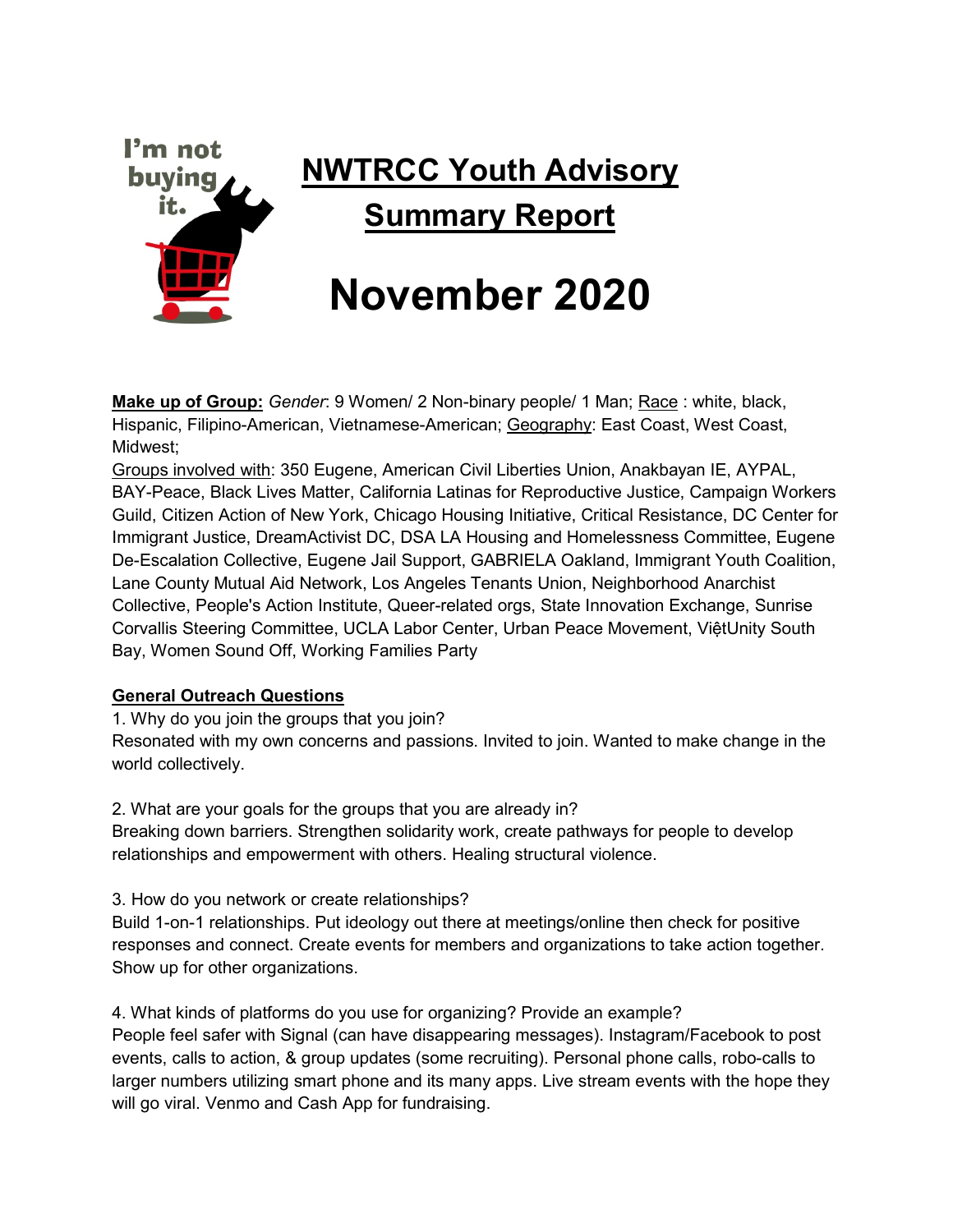# **Comments on NWTRCC Materials:**

#### **Favorite Materials: WTR At a Glance, Newsletter, How & Why Brochure, Website**

NWTRCC Mission Statement: Use more urgent/emotional language, move history to last paragraph, explain WTR, add more links – especially when mentioning other –isms (great to see intersectionality), include pie chart graphic on this part of website, very succinct, clear objectives, please explain how you see intersectionality, acknowledge possible different consequences of WTR for POC

WTR At a Glance: Information overload but in a GOOD way. I actually kept reading past my ten minute timer. Info helpful, comprehensive and I think this is definitely the first resource a person who is interested in learning more about NWTRCC should examine. Defining War Tax Resistance and what a war tax resister is was extremely helpful. I feel like I resonated with each one of them, especially Commitment, Integrity and Courage. I really also liked the next section about why people resist, I had no idea that there were so many different forms of resisting and I really appreciated that this document did not sugar coat the very real possibility of getting in trouble with the law. Engaging, accessible, good resource for everyone, liked bullet-points, liked the history, **BUT** could be even more organized by topic, tax form info was confusing, add something on intersection with citizenship status, add more about war at home. Some of the info could be stated with more conviction. *Many* folks wanted have a different picture on the cover.

Newsletter: The look, colors, & photos are great. Good varied content. Draws me in. Good connections with racial justice & other social justice issues. Like stories of real people, like updates about IRS, Good at showing sense of community; very good at showing how mission statement about WTR connections to other causes is legitimate. **BUT** needs articles by POC. Would be helpful to have an explanation of "counseling notes."

Why & How Brochure: Easy to read, like the image of hand breaking gun apart, well laid out, cool photos, good summary of what a person needs to know. "I LOVE the introduction" – compelling and criticizes both political parties; informative, concise, good explanation of consequences and straightforward, **BUT** can be daunting and overwhelming, feels like a very individual action, should be longer and more detailed, photos of people are not diverse, seeing stories would be good, more clarity on how to resist and more info about how tax money could be used, resources and support section too text heavy—use bold to highlight certain parts (e.g., WTR is a direct way to take control).

#### NWTRCC Website:

- General: All necessary info easily accessible, clear menu, great logo; **BUT** not exciting, dated look, could use better color scheme, provided this as a good example of bold website:<https://www.antipoliceterrorproject.org/about> and thinks black, white, and red are good colors for us. Or at very least use a brighter blue.
- Climate Crisis Page: Like the call to action links, loved quote on top, good graphics, good info and facts, good critique of green alternatives for military; **BUT** design/format of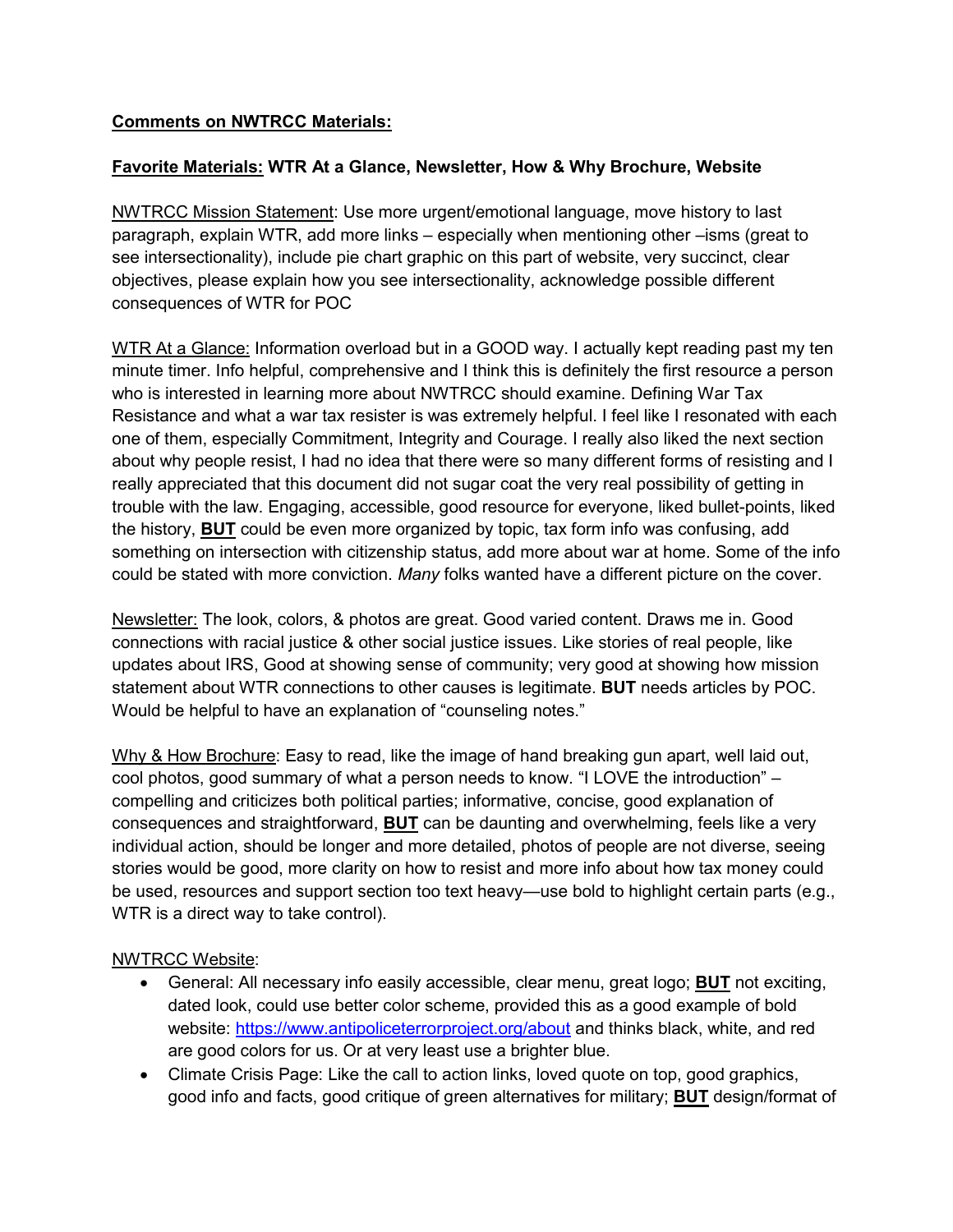page are dated, add pie chart to this page, too image heavy (use bigger fonts, smaller pics), "Other Resources" should be a little more separate from rest of page, need greater connection of the climate crisis and the effects on black and brown folks, touch on militarized forced resource extraction from other countries, Butterfly quote is "green capitalism," Coleman Smith quote would better at top,

• Redirection Page: Inspiring, good balance of pics and text, nice history, good table of contents for newcomers, GREAT first paragraph; **BUT** a suggestion: intro paragraph, table of contents, pics all in one place like a slideshow. it's sparse at points, the idea of what has been accomplished seemed missing, provide more robust examples, more on connections between alternative funds and groups they give money to, provide penalty fund stories, focused on middle-class and no discussion of greed / why some folks have wealth

Facebook: Use primarily for getting info on a specific event, not general info. Mostly for folks 50+. No one chose to look at our Facebook page. They chose to look at our other resources.

Blog: A new post each month is great, maybe once a week if really interesting material, Not regularly read by younger folks. No one chose to look at our blog.

Twitter: Can be challenging platform to communicate with others. Our page is very consistent with posts, posts are informative, good info, like links to quick resources. Account looks legitimate with a healthy amount of followers, inviting, bio is concise and straight to the point. **BUT** why is name not NWTRCC for account? Not much engagement with posts, captions are often bland—need some punch, need to signal boost with other orgs, some photos blurry and difficult to read, greater connection to current events, more on redirection. Needs to be more engaging, should retweet posts that are related to your cause to help people find you, You could tweet a Q&A forum where folks ask questions (might need greater follower base for this), instead of links to website, have twitter threads that provide details on a topic

Instagram: "Valuable" for posting events, rapid response, & livestream events. NWTRCC posts have great people pics and art work that makes your group seem approachable. **BUT** the about section could be clearer, better call to action and explanation about posts, artwork had a lot of white people, use more infographics to explain current issues.

Youtube: Good for seeing a group's actions & events. Not highly utilized by their groups and no one chose to look at our page.

Podcast: YAC definitely had folks who really like podcasts, but also folks who never listened to pod casts. Great to hear a personal story, made WTR seem "a lot more doable," "I LOVE the podcast," great intro with good amount of info, good interview questions, like hearing from younger folks, **BUT** production value could be better, speed of interview a little slow, could be more conversational